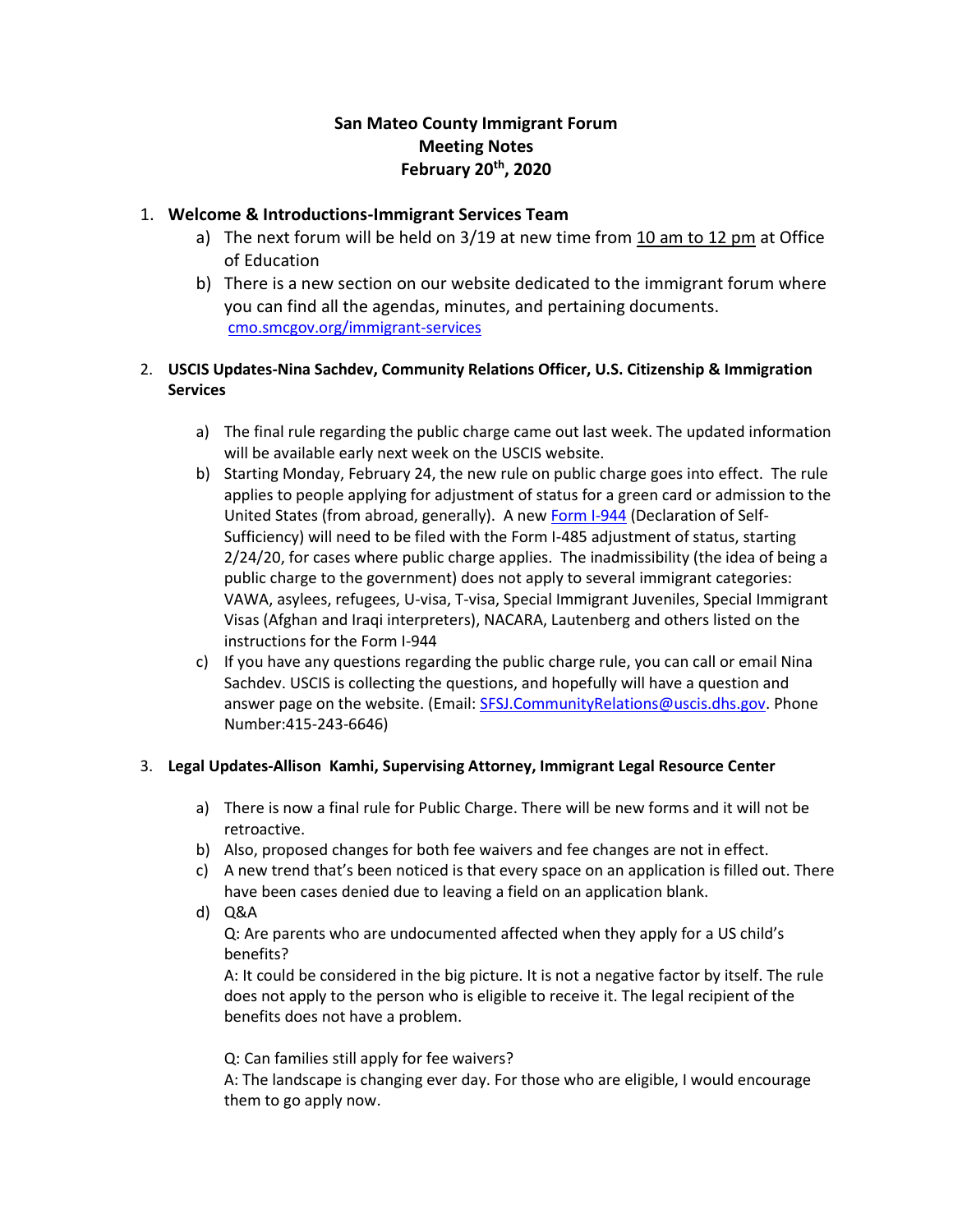Q: For DACA recipients, if they have family emergencies and need to leave the country, can they still reenter?

A: Advanced Parole is no longer an option for DACA recipients to leave and reenter legally. They will have to find another legal way to leave and reenter the country.

Q: Because of public charge rule, have you seen people are scared to apply for benefits? A: We are fortunate here in bay area. We have so many public education Campaigns to make sure people are aware of their rights. You can also connect with San Mateo County Office of Community Affairs. Our office is under county manager's office. We have monthly calls to have an update on the public charge policy. We have public charge information on our website and Hope from legal aid have also trained our staff on public charge. Our office has been the call center for public charge, and we are able to answer some basic public charge questions and will refer them to legal services for further questions.

# 4. **Presentation: San Mateo County Human Trafficking Program-Pamela Estes, Human Trafficking Advocacy Coordinator San Mateo County of San Mateo (For more detailed information, please see PowerPoint located on [Immigrant Services Website\)](https://cmo.smcgov.org/sites/cmo.smcgov.org/files/documents/files/Human%20Trafficking%20Program%20Presentation.pdf)**

- a) SMC Human Trafficking Program gives every stakeholder the opportunity to get involved, creates a network to identify victims, helps leverage individual efforts for the county, promote information sharing and collaboration, meets 2<sup>nd</sup> Tuesday of the month, 12:30 -2pm Belmont Sports Complex
- b) The crime of human trafficking (definition)
	- i. Sex trafficking of minors
	- ii. Sex trafficking of adults
	- iii. Labor trafficking
- c) Trafficking victim's protection Act 2000
- d) Relief specific to immigrant community (benefits programs available: temporary assistance for needy families, refugee cash assistance, supplemental nutrition assistance program, women, infants and children….)
- e) The Crime of Human Trafficking: Who are victims?
	- i. Foreign nationals
	- ii. Native born
	- iii. All gender identities
	- iv. Adults
	- v. Children
- f) The crime of Human Trafficking: Who are Traffickers?
	- i. Diverse
	- ii. Individuals/Networks
	- iii. Manipulators/Exploiters